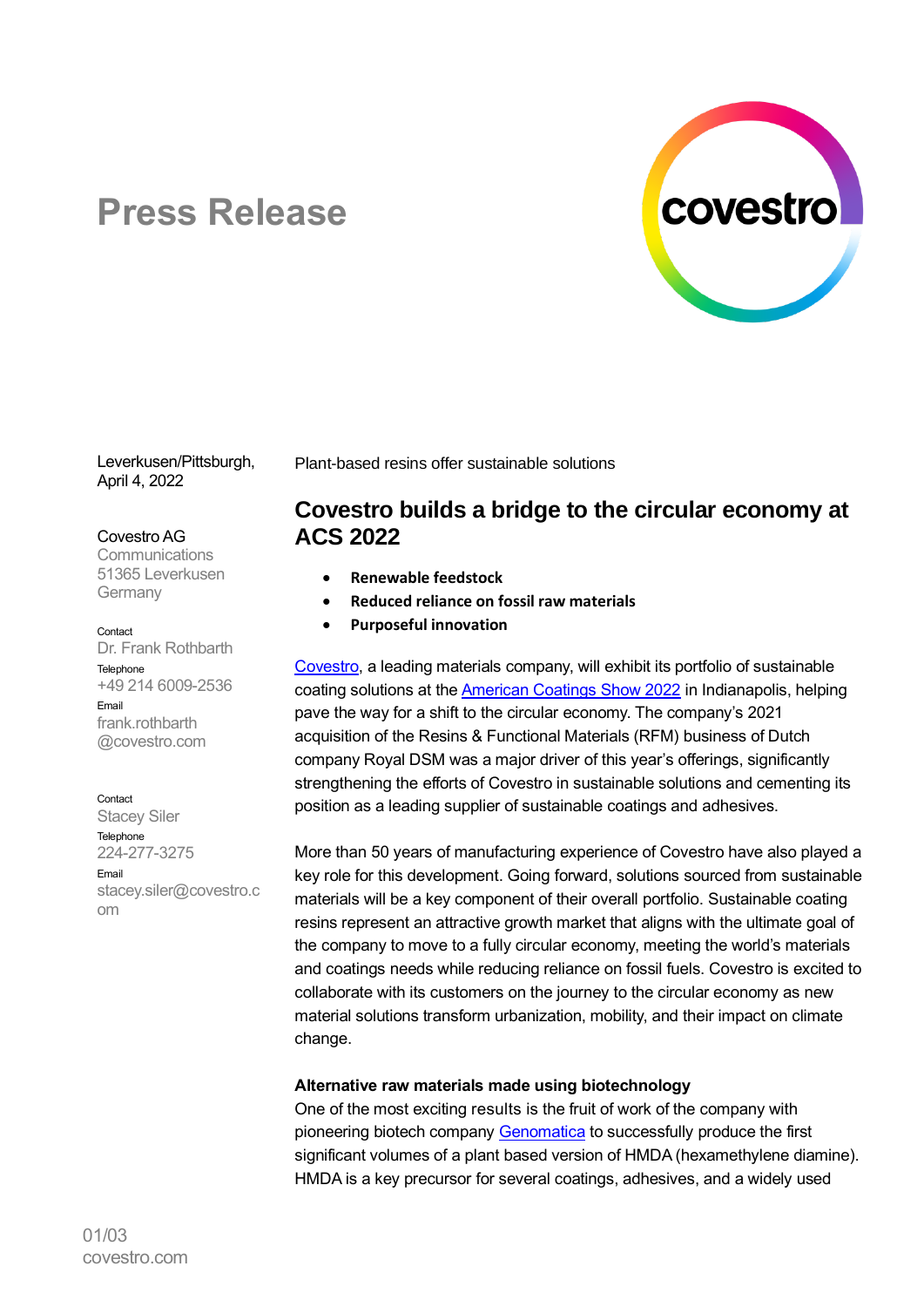

type of nylon (nylon-6,6). 2 million tons of HMDA are used each year, but until now it has been manufactured exclusively from fossil feedstocks. This new process is expected to be able to produce ton-quantities of high-quality material in the near future, helping the automotive, construction, furniture, and textile industries become that much more sustainable going forward.

"Our partnership on this innovative technology allows us to significantly reduce our dependence on fossil feedstocks," said Martin Vlak, Head of Sales & Market Development – North America Coatings & Adhesives at Covestro. "With a purely plant-based HMDA, we can significantly advance our corporate objective of CO<sub>2</sub>-neutral production."

Several examples of Covestro's sustainable products are on display in their booth (#2529). Covestro will be showing off Desmodur® eco N 7300, an isocyanate clearcoat hardener whose carbon content is 70 percent sourced from biomass instead of fossil fuels. This sourcing reduces the carbon footprint of the hardener by around 30 percent, compared to conventional solutions using the same application process, with no compromise in performance or quality.

### **Partially bio-based resin for high-traffic flooring**

A third product, Decovery®, is an up to 52 percent partially plant-based flooring resin. Covestro has long experience in resin technology for flooring. Their engineers know better than anyone how traditional bio-based paints have struggled to meet the tough criteria required for high-traffic flooring. Extensive testing has shown that Decovery® has equal performance in durability, chemical resistance and wear resistance when compared with current fossil-based products in the market.

"The emerging line of sustainable and plant-based products of Covestro is the result of our long-term goal of becoming the leading provider of sustainable coating solutions," says Vlak. "Markets are increasingly asking for more environmentally compliant products based on renewable raw materials without compromising functionality. But it's about more than growth from a margin perspective. It's about growing sustainably with the right kind of product innovation that brings us to carbon-neutral production. A truly circular economy is within our reach if we remain committed to this level of focus and innovation."

## **About Covestro:**

Covestro is one of the world's leading manufacturers of high-quality polymer materials and their components. With its innovative products, processes and methods, the company helps enhance sustainability and the quality of life in many areas. Covestro supplies customers around the world in key industries such as mobility, building and living, as well as the electrical and electronics